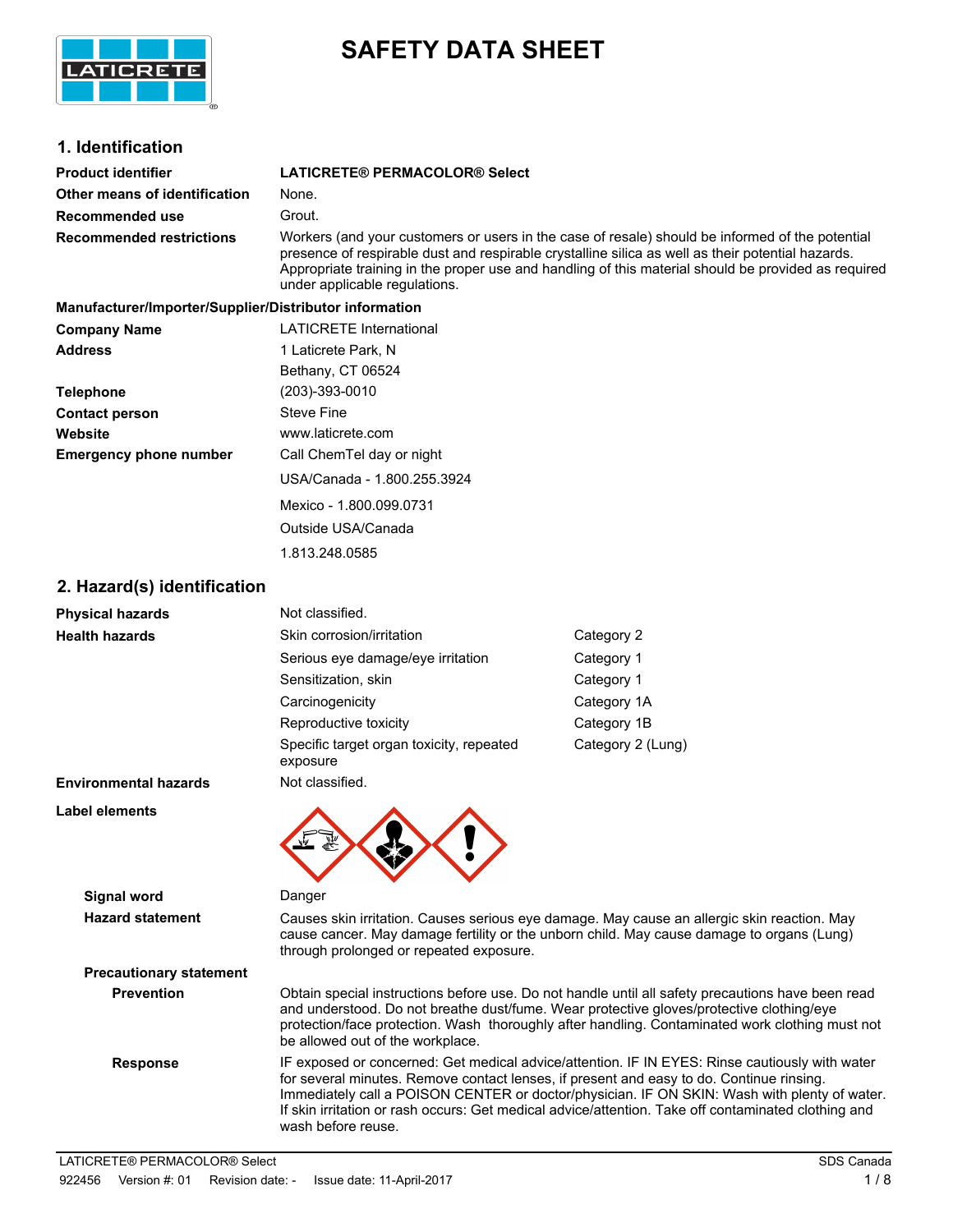| <b>Storage</b>                  | Store locked up.                                                                                    |
|---------------------------------|-----------------------------------------------------------------------------------------------------|
| <b>Disposal</b>                 | Dispose of contents/container in accordance with local/regional/national/international regulations. |
| Other hazards                   | None known.                                                                                         |
| <b>Supplemental information</b> | None.                                                                                               |

# **3. Composition/information on ingredients**

**Mixtures**

| <b>CAS number</b> | $\%$       |  |
|-------------------|------------|--|
| 14808-60-7        | $55 - 65$  |  |
| 65997-16-2        | $20 - 30$  |  |
| 7778-18-9         | $5 - 7$    |  |
| 13463-67-7        | $0 - 8$    |  |
| 65997-15-1        | $2 - 4$    |  |
| 26499-65-0        | $1 - 2$    |  |
| 554-13-2          | $0 - 0.25$ |  |
|                   |            |  |

**Composition comments**

All concentrations are in percent by weight unless ingredient is a gas. Gas concentrations are in percent by volume.

## **4. First-aid measures**

| <b>Inhalation</b>                                                            | Remove victim to fresh air and keep at rest in a position comfortable for breathing. Call a physician<br>if symptoms develop or persist.                                                                                    |
|------------------------------------------------------------------------------|-----------------------------------------------------------------------------------------------------------------------------------------------------------------------------------------------------------------------------|
| <b>Skin contact</b>                                                          | Wash off with soap and plenty of water. If skin irritation or rash occurs: Get medical<br>advice/attention. Take off contaminated clothing and wash before reuse.                                                           |
| Eye contact                                                                  | Do not rub eyes. Immediately flush eyes with plenty of water for at least 15 minutes. Remove<br>contact lenses, if present and easy to do. Continue rinsing. Call a physician or poison control<br>center immediately.      |
| Ingestion                                                                    | Rinse mouth. Get medical attention if symptoms occur.                                                                                                                                                                       |
| <b>Most important</b><br>symptoms/effects, acute and<br>delayed              | Rash. Coughing. Irritant effects. Permanent eye damage including blindness could result.<br>Symptoms may include stinging, tearing, redness, swelling, and blurred vision. Prolonged<br>exposure may cause chronic effects. |
| Indication of immediate<br>medical attention and special<br>treatment needed | Provide general supportive measures and treat symptomatically. Symptoms may be delayed.                                                                                                                                     |
| <b>General information</b>                                                   | Ensure that medical personnel are aware of the material(s) involved, and take precautions to<br>protect themselves. IF exposed or concerned: Get medical advice/attention. Wash contaminated<br>clothing before reuse.      |

# **5. Fire-fighting measures**

| Suitable extinguishing media                                     | Water fog. Foam. Dry chemical powder. Carbon dioxide (CO2).                                   |
|------------------------------------------------------------------|-----------------------------------------------------------------------------------------------|
| Unsuitable extinguishing<br>media                                | None known.                                                                                   |
| Specific hazards arising from<br>the chemical                    | During fire, gases hazardous to health may be formed.                                         |
| Special protective equipment<br>and precautions for firefighters | Self-contained breathing apparatus and full protective clothing must be worn in case of fire. |
| <b>Fire fighting</b><br>equipment/instructions                   | In case of fire and/or explosion do not breathe fumes.                                        |
| <b>General fire hazards</b>                                      | No unusual fire or explosion hazards noted.                                                   |

# **6. Accidental release measures**

Keep unnecessary personnel away. Keep upwind. Avoid formation of dust. Wear appropriate protective equipment and clothing during clean-up. Do not touch damaged containers or spilled material unless wearing appropriate protective clothing. Ensure adequate ventilation. **Personal precautions, protective equipment and emergency procedures**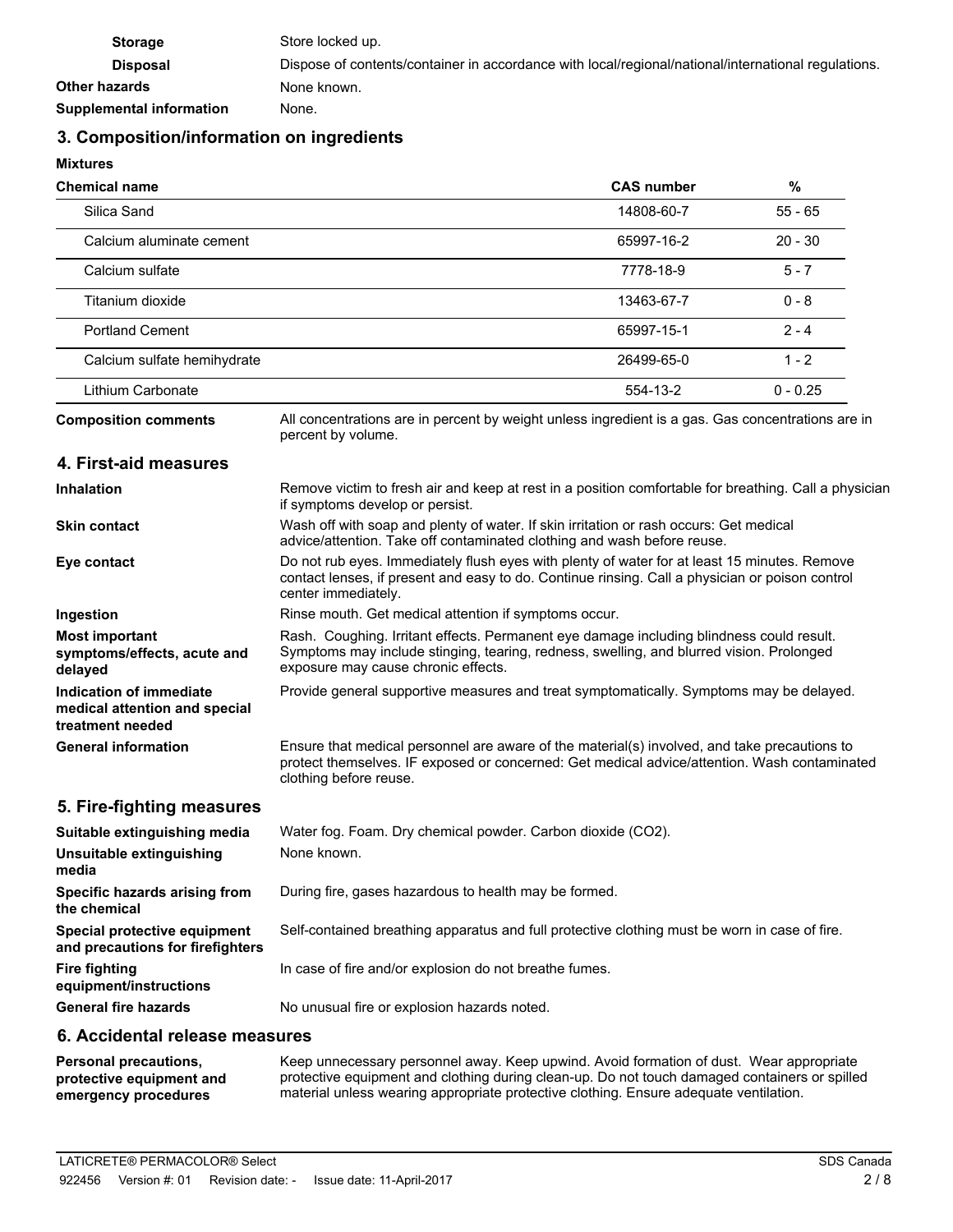Stop the flow of material, if this is without risk. Sweep or shovel up material and place in a clearly labeled container for waste. Collect dust using a vacuum cleaner. Following product recovery, flush area with water. **Methods and materials for containment and cleaning up**

**Environmental precautions** Avoid discharge into drains, water courses or onto the ground.

# **7. Handling and storage**

**Precautions for safe handling**

Do not handle until all safety precautions have been read and understood. Minimize dust generation and accumulation. Wear appropriate personal protective equipment. Do not breathe dust. Avoid contact with eyes, skin, and clothing. Provide adequate ventilation. Observe good industrial hygiene practices.

**including any incompatibilities**

**Conditions for safe storage,** Keep container tightly closed. Store in a cool, dry place out of direct sunlight.

### **8. Exposure controls/personal protection**

#### **Occupational exposure limits**

#### **US. ACGIH Threshold Limit Values**

| <b>Components</b>                    | Type | Value                     | Form                 |
|--------------------------------------|------|---------------------------|----------------------|
| Calcium sulfate (CAS<br>7778-18-9)   | TWA  | $10 \text{ mg/m}$         | Inhalable fraction.  |
| Portland Cement (CAS<br>65997-15-1)  | TWA  | 1 $mq/m3$                 | Respirable fraction. |
| Silica Sand (CAS<br>14808-60-7)      | TWA  | $0.025 \,\mathrm{mq/m}$ 3 | Respirable fraction. |
| Titanium dioxide (CAS<br>13463-67-7) | TWA  | $10 \text{ mg/m}$         |                      |

#### **Canada. Alberta OELs (Occupational Health & Safety Code, Schedule 1, Table 2)**

| <b>Components</b>                                  | Type | Value             | <b>Form</b>           |
|----------------------------------------------------|------|-------------------|-----------------------|
| Calcium sulfate (CAS<br>7778-18-9)                 | TWA  | $10 \text{ mg/m}$ |                       |
| Calcium sulfate<br>hemihydrate (CAS<br>26499-65-0) | TWA  | $10 \text{ mg/m}$ |                       |
| <b>Portland Cement (CAS)</b><br>65997-15-1)        | TWA  | $10 \text{ mg/m}$ |                       |
| Silica Sand (CAS<br>14808-60-7)                    | TWA  | $0.025$ mg/m $3$  | Respirable particles. |
| Titanium dioxide (CAS<br>13463-67-7)               | TWA  | 10 mg/m $3$       |                       |

#### **Canada. British Columbia OELs. (Occupational Exposure Limits for Chemical Substances, Occupational Health and Safety Regulation 296/97, as amended)**

| <b>Components</b>                                  | Type        | Value                             | <b>Form</b>                         |
|----------------------------------------------------|-------------|-----------------------------------|-------------------------------------|
| Calcium sulfate (CAS<br>7778-18-9)                 | <b>TWA</b>  | $10 \text{ mg/m}$                 | Inhalable                           |
| Calcium sulfate<br>hemihydrate (CAS<br>26499-65-0) | <b>STEL</b> | $20 \text{ mg/m}$                 | Total dust.                         |
|                                                    | <b>TWA</b>  | $3$ mg/m $3$<br>$10 \text{ mg/m}$ | Respirable fraction.<br>Total dust. |
|                                                    | TWA         |                                   |                                     |
| Portland Cement (CAS<br>65997-15-1)                |             | $3$ mg/m $3$                      | Respirable fraction.                |
|                                                    |             | 10 mg/m $3$                       | Total dust.                         |
| Silica Sand (CAS<br>14808-60-7)                    | TWA         | $0.025$ mg/m $3$                  | Respirable fraction.                |
| Titanium dioxide (CAS<br>13463-67-7)               | TWA         | $3$ mg/m $3$                      | Respirable fraction.                |
|                                                    |             | $10 \text{ mg/m}$                 | Total dust.                         |

#### **Canada. Manitoba OELs (Reg. 217/2006, The Workplace Safety And Health Act)**

| $\mathsf{Type}$ | Value       | Form                |
|-----------------|-------------|---------------------|
| TWA             | 10 mg/m $3$ | Inhalable fraction. |
|                 |             |                     |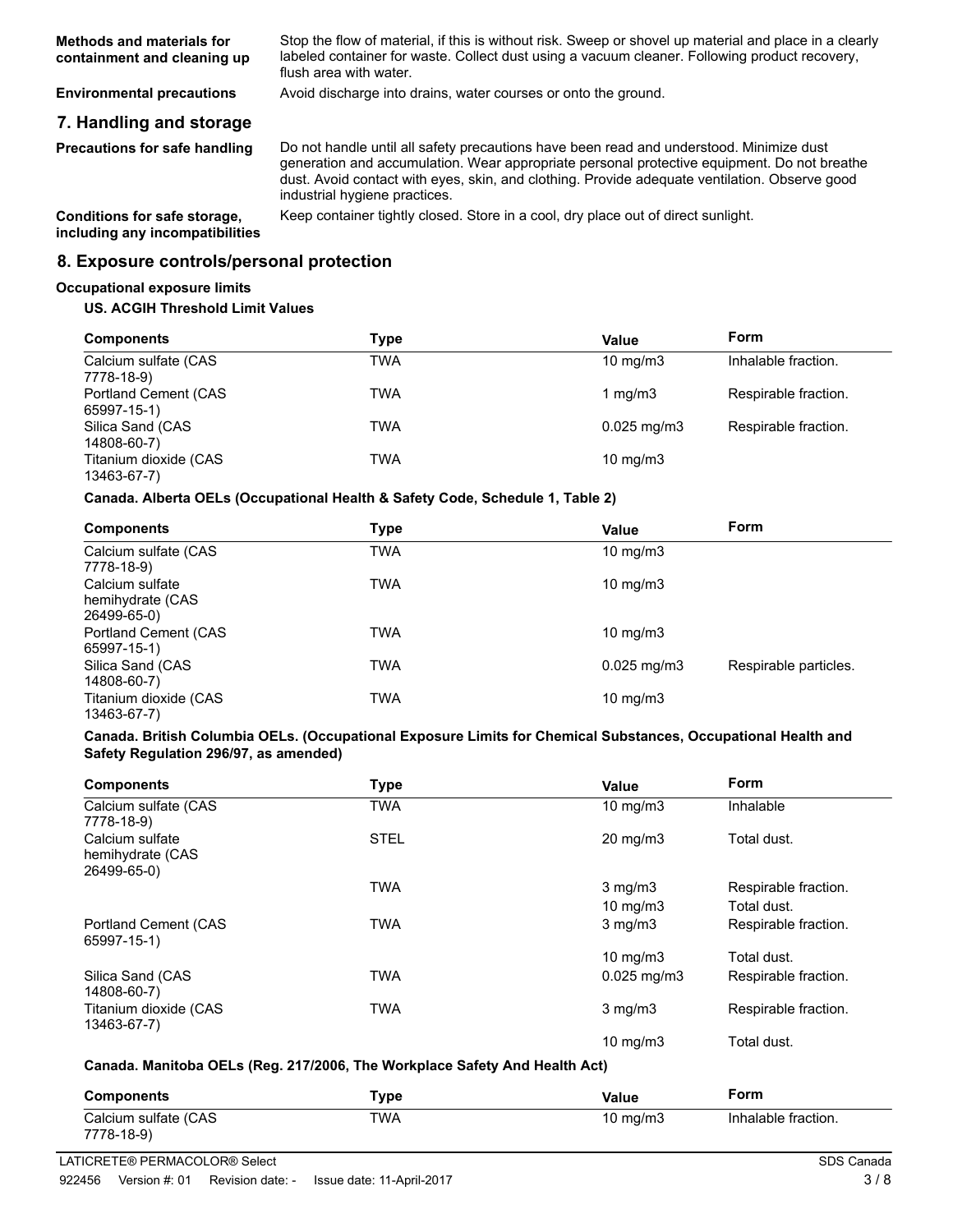#### **Canada. Manitoba OELs (Reg. 217/2006, The Workplace Safety And Health Act)**

| <b>Components</b>                    | Type       | Value                   | Form                 |
|--------------------------------------|------------|-------------------------|----------------------|
| Portland Cement (CAS<br>65997-15-1)  | TWA        | 1 mg/m3                 | Respirable fraction. |
| Silica Sand (CAS<br>14808-60-7)      | <b>TWA</b> | $0.025 \,\mathrm{mq/m}$ | Respirable fraction. |
| Titanium dioxide (CAS<br>13463-67-7) | <b>TWA</b> | $10 \text{ mg/m}$       |                      |

# **Canada. Ontario OELs. (Control of Exposure to Biological or Chemical Agents)**

| <b>Components</b>                           | Type | Value              | Form                 |
|---------------------------------------------|------|--------------------|----------------------|
| Calcium sulfate (CAS<br>7778-18-9)          | TWA  | $10 \text{ mg/m}$  | Inhalable fraction.  |
| <b>Portland Cement (CAS)</b><br>65997-15-1) | TWA  | 1 $mq/m3$          | Respirable fraction. |
| Silica Sand (CAS<br>14808-60-7)             | TWA  | $0.1 \text{ mg/m}$ | Respirable fraction. |
| Titanium dioxide (CAS<br>13463-67-7)        | TWA  | $10 \text{ mg/m}$  |                      |

# **Canada. Quebec OELs. (Ministry of Labor - Regulation Respecting the Quality of the Work Environment)**

| <b>Components</b>                                  | <b>Type</b>                                                                                                                                                                                                                                                                                                                                                                                                                        | Value                                                      | Form             |  |
|----------------------------------------------------|------------------------------------------------------------------------------------------------------------------------------------------------------------------------------------------------------------------------------------------------------------------------------------------------------------------------------------------------------------------------------------------------------------------------------------|------------------------------------------------------------|------------------|--|
| Calcium sulfate (CAS<br>7778-18-9)                 | <b>TWA</b>                                                                                                                                                                                                                                                                                                                                                                                                                         | $5$ mg/m $3$                                               | Respirable dust. |  |
|                                                    |                                                                                                                                                                                                                                                                                                                                                                                                                                    | 10 $mg/m3$                                                 | Total dust.      |  |
| Calcium sulfate<br>hemihydrate (CAS<br>26499-65-0) | <b>TWA</b>                                                                                                                                                                                                                                                                                                                                                                                                                         | $5$ mg/m $3$                                               | Respirable dust. |  |
|                                                    |                                                                                                                                                                                                                                                                                                                                                                                                                                    | 10 $mg/m3$                                                 | Total dust.      |  |
| Portland Cement (CAS<br>65997-15-1)                | <b>TWA</b>                                                                                                                                                                                                                                                                                                                                                                                                                         | $5$ mg/m $3$                                               | Respirable dust. |  |
|                                                    |                                                                                                                                                                                                                                                                                                                                                                                                                                    | 10 $mg/m3$                                                 | Total dust.      |  |
| Silica Sand (CAS<br>14808-60-7)                    | <b>TWA</b>                                                                                                                                                                                                                                                                                                                                                                                                                         | $0.1$ mg/m $3$                                             | Respirable dust. |  |
| Titanium dioxide (CAS<br>13463-67-7)               | <b>TWA</b>                                                                                                                                                                                                                                                                                                                                                                                                                         | 10 mg/m3                                                   | Total dust.      |  |
| <b>Biological limit values</b>                     |                                                                                                                                                                                                                                                                                                                                                                                                                                    | No biological exposure limits noted for the ingredient(s). |                  |  |
| <b>Exposure guidelines</b>                         | Occupational exposure to nuisance dust (total and respirable) and respirable crystalline silica<br>should be monitored and controlled.                                                                                                                                                                                                                                                                                             |                                                            |                  |  |
| Appropriate engineering<br>controls                | Good general ventilation (typically 10 air changes per hour) should be used. Ventilation rates<br>should be matched to conditions. If applicable, use process enclosures, local exhaust ventilation,<br>or other engineering controls to maintain airborne levels below recommended exposure limits. If<br>exposure limits have not been established, maintain airborne levels to an acceptable level. Provide<br>eyewash station. |                                                            |                  |  |
|                                                    | Individual protection measures, such as personal protective equipment                                                                                                                                                                                                                                                                                                                                                              |                                                            |                  |  |
| <b>Eye/face protection</b>                         | Wear safety glasses with side shields (or goggles).                                                                                                                                                                                                                                                                                                                                                                                |                                                            |                  |  |
| <b>Skin protection</b>                             |                                                                                                                                                                                                                                                                                                                                                                                                                                    |                                                            |                  |  |
| <b>Hand protection</b>                             | Wear chemical-resistant, impervious gloves.                                                                                                                                                                                                                                                                                                                                                                                        |                                                            |                  |  |
| Other                                              | Wear appropriate chemical resistant clothing.                                                                                                                                                                                                                                                                                                                                                                                      |                                                            |                  |  |
| <b>Respiratory protection</b>                      | Wear a dust mask if dust is generated above exposure limits.                                                                                                                                                                                                                                                                                                                                                                       |                                                            |                  |  |
| <b>Thermal hazards</b>                             | Wear appropriate thermal protective clothing, when necessary.                                                                                                                                                                                                                                                                                                                                                                      |                                                            |                  |  |
| <b>General hygiene</b><br>considerations           | Always observe good personal hygiene measures, such as washing after handling the material<br>and before eating, drinking, and/or smoking. Routinely wash work clothing and protective<br>equipment to remove contaminants. Contaminated work clothing should not be allowed out of the<br>workplace.                                                                                                                              |                                                            |                  |  |
| <b>Q.</b> Physical and chamical proporting         |                                                                                                                                                                                                                                                                                                                                                                                                                                    |                                                            |                  |  |

# **9. Physical and chemical properties**

#### **Appearance**

| <b>Physical state</b> | Solid.  |
|-----------------------|---------|
| Form                  | Powder. |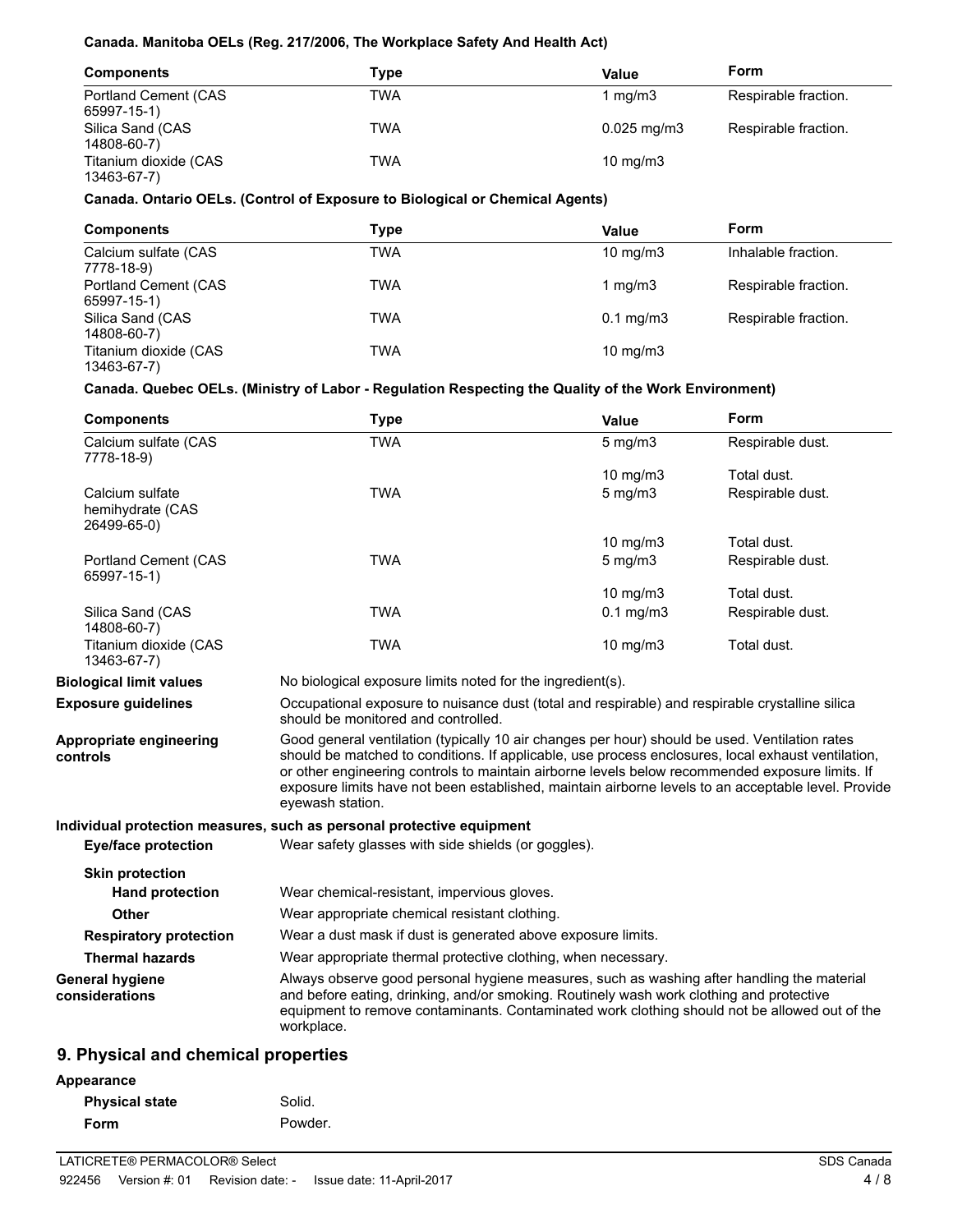| Color                                             | Off white.                    |
|---------------------------------------------------|-------------------------------|
| Odor                                              | Not available.                |
| <b>Odor threshold</b>                             | Not available.                |
| pH                                                | Not available.                |
| Melting point/freezing point                      | Not available.                |
| Initial boiling point and boiling<br>range        | Not available.                |
| <b>Flash point</b>                                | Not flammable or combustible. |
| <b>Evaporation rate</b>                           | Not available.                |
| Flammability (solid, gas)                         | Not available.                |
| Upper/lower flammability or explosive limits      |                               |
| <b>Flammability limit - lower</b><br>(%)          | Not available.                |
| <b>Flammability limit - upper</b><br>(%)          | Not available.                |
| Explosive limit - lower (%)                       | Not available.                |
| Explosive limit - upper (%)                       | Not available.                |
| Vapor pressure                                    | Not available.                |
| Vapor density                                     | Not available.                |
| <b>Relative density</b>                           | Not available.                |
| Solubility(ies)                                   |                               |
| Solubility (water)                                | Insoluble in water.           |
| <b>Partition coefficient</b><br>(n-octanol/water) | Not available.                |
| <b>Auto-ignition temperature</b>                  | Not available.                |
| <b>Decomposition temperature</b>                  | Not available.                |
| <b>Viscosity</b>                                  | Not available.                |
| 10. Stability and reactivity                      |                               |

| <b>Reactivity</b>                            | The product is stable and non-reactive under normal conditions of use, storage and transport. |  |  |
|----------------------------------------------|-----------------------------------------------------------------------------------------------|--|--|
| <b>Chemical stability</b>                    | Material is stable under normal conditions.                                                   |  |  |
| <b>Possibility of hazardous</b><br>reactions | No dangerous reaction known under conditions of normal use.                                   |  |  |
| <b>Conditions to avoid</b>                   | Contact with incompatible materials.                                                          |  |  |
| Incompatible materials                       | Strong oxidizing agents.                                                                      |  |  |
| <b>Hazardous decomposition</b><br>products   | No hazardous decomposition products are known.                                                |  |  |

# **11. Toxicological information**

# **Information on likely routes of exposure**

| <b>Inhalation</b>                                                                  | Dust irritates the respiratory system, and may cause coughing and difficulties in breathing.                                                                                                                                |  |  |
|------------------------------------------------------------------------------------|-----------------------------------------------------------------------------------------------------------------------------------------------------------------------------------------------------------------------------|--|--|
| <b>Skin contact</b>                                                                | Causes skin irritation. May cause an allergic skin reaction. Prolonged contact with wet<br>cement/mixture may cause burns.                                                                                                  |  |  |
| Eye contact                                                                        | Causes serious eye damage. Prolonged contact with wet cement/mixture may cause burns.                                                                                                                                       |  |  |
| Ingestion                                                                          | Swallowing may cause gastrointestinal irritation.                                                                                                                                                                           |  |  |
| Symptoms related to the<br>physical, chemical and<br>toxicological characteristics | Rash. Coughing. Irritant effects. Permanent eye damage including blindness could result.<br>Symptoms may include stinging, tearing, redness, swelling, and blurred vision. Prolonged<br>exposure may cause chronic effects. |  |  |
| Information on toxicological effects                                               |                                                                                                                                                                                                                             |  |  |
| <b>Acute toxicity</b>                                                              | May cause respiratory irritation.                                                                                                                                                                                           |  |  |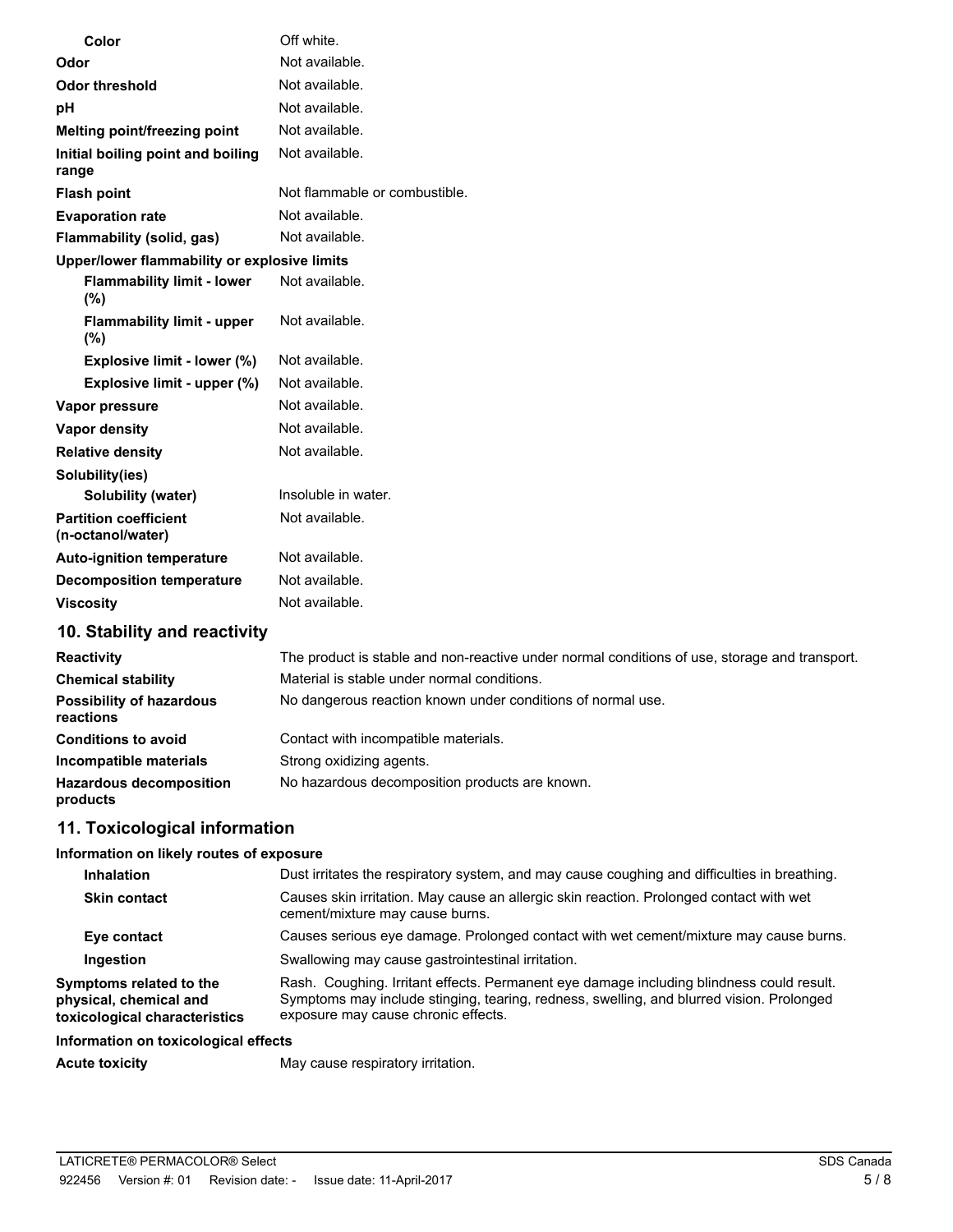| <b>Components</b>                                                                                     | <b>Species</b>                                                                                                                                                                                                                                                                                                                                                                                                                                                                                                                                                                                                                                                                                                                                                                                                                                                                                                                                                                                                                                                                                                                                                                                                                                                                              |                                                                                                                            | <b>Test Results</b>    |
|-------------------------------------------------------------------------------------------------------|---------------------------------------------------------------------------------------------------------------------------------------------------------------------------------------------------------------------------------------------------------------------------------------------------------------------------------------------------------------------------------------------------------------------------------------------------------------------------------------------------------------------------------------------------------------------------------------------------------------------------------------------------------------------------------------------------------------------------------------------------------------------------------------------------------------------------------------------------------------------------------------------------------------------------------------------------------------------------------------------------------------------------------------------------------------------------------------------------------------------------------------------------------------------------------------------------------------------------------------------------------------------------------------------|----------------------------------------------------------------------------------------------------------------------------|------------------------|
| Calcium sulfate (CAS 7778-18-9)                                                                       |                                                                                                                                                                                                                                                                                                                                                                                                                                                                                                                                                                                                                                                                                                                                                                                                                                                                                                                                                                                                                                                                                                                                                                                                                                                                                             |                                                                                                                            |                        |
| <b>Acute</b>                                                                                          |                                                                                                                                                                                                                                                                                                                                                                                                                                                                                                                                                                                                                                                                                                                                                                                                                                                                                                                                                                                                                                                                                                                                                                                                                                                                                             |                                                                                                                            |                        |
| <b>Inhalation</b>                                                                                     |                                                                                                                                                                                                                                                                                                                                                                                                                                                                                                                                                                                                                                                                                                                                                                                                                                                                                                                                                                                                                                                                                                                                                                                                                                                                                             |                                                                                                                            |                        |
| <b>LC50</b>                                                                                           | Rat                                                                                                                                                                                                                                                                                                                                                                                                                                                                                                                                                                                                                                                                                                                                                                                                                                                                                                                                                                                                                                                                                                                                                                                                                                                                                         |                                                                                                                            | > 3.26 mg/l, 4 Hours   |
| Oral                                                                                                  |                                                                                                                                                                                                                                                                                                                                                                                                                                                                                                                                                                                                                                                                                                                                                                                                                                                                                                                                                                                                                                                                                                                                                                                                                                                                                             |                                                                                                                            |                        |
| LD50                                                                                                  | Rat                                                                                                                                                                                                                                                                                                                                                                                                                                                                                                                                                                                                                                                                                                                                                                                                                                                                                                                                                                                                                                                                                                                                                                                                                                                                                         |                                                                                                                            | > 1581 mg/kg           |
| Lithium Carbonate (CAS 554-13-2)                                                                      |                                                                                                                                                                                                                                                                                                                                                                                                                                                                                                                                                                                                                                                                                                                                                                                                                                                                                                                                                                                                                                                                                                                                                                                                                                                                                             |                                                                                                                            |                        |
| <b>Acute</b>                                                                                          |                                                                                                                                                                                                                                                                                                                                                                                                                                                                                                                                                                                                                                                                                                                                                                                                                                                                                                                                                                                                                                                                                                                                                                                                                                                                                             |                                                                                                                            |                        |
| <b>Inhalation</b>                                                                                     |                                                                                                                                                                                                                                                                                                                                                                                                                                                                                                                                                                                                                                                                                                                                                                                                                                                                                                                                                                                                                                                                                                                                                                                                                                                                                             |                                                                                                                            |                        |
| <b>LC50</b>                                                                                           | Rat                                                                                                                                                                                                                                                                                                                                                                                                                                                                                                                                                                                                                                                                                                                                                                                                                                                                                                                                                                                                                                                                                                                                                                                                                                                                                         |                                                                                                                            | $> 2.17$ mg/l, 4 Hours |
| Oral                                                                                                  |                                                                                                                                                                                                                                                                                                                                                                                                                                                                                                                                                                                                                                                                                                                                                                                                                                                                                                                                                                                                                                                                                                                                                                                                                                                                                             |                                                                                                                            |                        |
| LD50                                                                                                  | Rat                                                                                                                                                                                                                                                                                                                                                                                                                                                                                                                                                                                                                                                                                                                                                                                                                                                                                                                                                                                                                                                                                                                                                                                                                                                                                         |                                                                                                                            | 525 mg/kg              |
| Titanium dioxide (CAS 13463-67-7)                                                                     |                                                                                                                                                                                                                                                                                                                                                                                                                                                                                                                                                                                                                                                                                                                                                                                                                                                                                                                                                                                                                                                                                                                                                                                                                                                                                             |                                                                                                                            |                        |
| <b>Acute</b>                                                                                          |                                                                                                                                                                                                                                                                                                                                                                                                                                                                                                                                                                                                                                                                                                                                                                                                                                                                                                                                                                                                                                                                                                                                                                                                                                                                                             |                                                                                                                            |                        |
| <b>Inhalation</b>                                                                                     |                                                                                                                                                                                                                                                                                                                                                                                                                                                                                                                                                                                                                                                                                                                                                                                                                                                                                                                                                                                                                                                                                                                                                                                                                                                                                             |                                                                                                                            |                        |
| <b>LC50</b>                                                                                           | Rat                                                                                                                                                                                                                                                                                                                                                                                                                                                                                                                                                                                                                                                                                                                                                                                                                                                                                                                                                                                                                                                                                                                                                                                                                                                                                         |                                                                                                                            | 3.43 mg/l, 4 Hours     |
| Oral                                                                                                  |                                                                                                                                                                                                                                                                                                                                                                                                                                                                                                                                                                                                                                                                                                                                                                                                                                                                                                                                                                                                                                                                                                                                                                                                                                                                                             |                                                                                                                            |                        |
| LD50                                                                                                  | Rat                                                                                                                                                                                                                                                                                                                                                                                                                                                                                                                                                                                                                                                                                                                                                                                                                                                                                                                                                                                                                                                                                                                                                                                                                                                                                         |                                                                                                                            | > 5000 mg/kg           |
| <b>Skin corrosion/irritation</b>                                                                      | Causes skin irritation.                                                                                                                                                                                                                                                                                                                                                                                                                                                                                                                                                                                                                                                                                                                                                                                                                                                                                                                                                                                                                                                                                                                                                                                                                                                                     |                                                                                                                            |                        |
| Serious eye damage/eye<br>irritation                                                                  | Causes serious eye damage.                                                                                                                                                                                                                                                                                                                                                                                                                                                                                                                                                                                                                                                                                                                                                                                                                                                                                                                                                                                                                                                                                                                                                                                                                                                                  |                                                                                                                            |                        |
| Respiratory or skin sensitization                                                                     |                                                                                                                                                                                                                                                                                                                                                                                                                                                                                                                                                                                                                                                                                                                                                                                                                                                                                                                                                                                                                                                                                                                                                                                                                                                                                             |                                                                                                                            |                        |
| <b>Canada - Alberta OELs: Irritant</b>                                                                |                                                                                                                                                                                                                                                                                                                                                                                                                                                                                                                                                                                                                                                                                                                                                                                                                                                                                                                                                                                                                                                                                                                                                                                                                                                                                             |                                                                                                                            |                        |
| Titanium dioxide (CAS 13463-67-7)                                                                     |                                                                                                                                                                                                                                                                                                                                                                                                                                                                                                                                                                                                                                                                                                                                                                                                                                                                                                                                                                                                                                                                                                                                                                                                                                                                                             | Irritant                                                                                                                   |                        |
| <b>Respiratory sensitization</b>                                                                      | No data available.                                                                                                                                                                                                                                                                                                                                                                                                                                                                                                                                                                                                                                                                                                                                                                                                                                                                                                                                                                                                                                                                                                                                                                                                                                                                          |                                                                                                                            |                        |
| <b>Skin sensitization</b>                                                                             | May cause an allergic skin reaction.                                                                                                                                                                                                                                                                                                                                                                                                                                                                                                                                                                                                                                                                                                                                                                                                                                                                                                                                                                                                                                                                                                                                                                                                                                                        |                                                                                                                            |                        |
| Germ cell mutagenicity                                                                                | No data available to indicate product or any components present at greater than 0.1% are<br>mutagenic or genotoxic.                                                                                                                                                                                                                                                                                                                                                                                                                                                                                                                                                                                                                                                                                                                                                                                                                                                                                                                                                                                                                                                                                                                                                                         |                                                                                                                            |                        |
| Carcinogenicity                                                                                       | May cause cancer. In 1997, IARC (the International Agency for Research on Cancer) concluded<br>that crystalline silica inhaled from occupational sources can cause lung cancer in humans.<br>However in making the overall evaluation, IARC noted that "carcinogenicity was not detected in all<br>industrial circumstances studied. Carcinogenicity may be dependent on inherent characteristics of<br>the crystalline silica or on external factors affecting its biological activity or distribution of its<br>polymorphs." (IARC Monographs on the evaluation of the carcinogenic risks of chemicals to<br>humans, Silica, silicates dust and organic fibres, 1997, Vol. 68, IARC, Lyon, France.) In June<br>2003, SCOEL (the EU Scientific Committee on Occupational Exposure Limits) concluded that the<br>main effect in humans of the inhalation of respirable crystalline silica dust is silicosis. "There is<br>sufficient information to conclude that the relative risk of lung cancer is increased in persons with<br>silicosis (and, apparently, not in employees without silicosis exposed to silica dust in quarries and<br>in the ceramic industry). Therefore, preventing the onset of silicosis will also reduce the cancer<br>risk" (SCOEL SUM Doc 94-final, June 2003) |                                                                                                                            |                        |
| <b>ACGIH Carcinogens</b>                                                                              |                                                                                                                                                                                                                                                                                                                                                                                                                                                                                                                                                                                                                                                                                                                                                                                                                                                                                                                                                                                                                                                                                                                                                                                                                                                                                             |                                                                                                                            |                        |
| Portland Cement (CAS 65997-15-1)<br>Silica Sand (CAS 14808-60-7)<br>Titanium dioxide (CAS 13463-67-7) |                                                                                                                                                                                                                                                                                                                                                                                                                                                                                                                                                                                                                                                                                                                                                                                                                                                                                                                                                                                                                                                                                                                                                                                                                                                                                             | A4 Not classifiable as a human carcinogen.<br>A2 Suspected human carcinogen.<br>A4 Not classifiable as a human carcinogen. |                        |
| Canada - Alberta OELs: Carcinogen category                                                            |                                                                                                                                                                                                                                                                                                                                                                                                                                                                                                                                                                                                                                                                                                                                                                                                                                                                                                                                                                                                                                                                                                                                                                                                                                                                                             |                                                                                                                            |                        |
| Silica Sand (CAS 14808-60-7)                                                                          |                                                                                                                                                                                                                                                                                                                                                                                                                                                                                                                                                                                                                                                                                                                                                                                                                                                                                                                                                                                                                                                                                                                                                                                                                                                                                             | Suspected human carcinogen.                                                                                                |                        |
| Canada - Manitoba OELs: carcinogenicity                                                               |                                                                                                                                                                                                                                                                                                                                                                                                                                                                                                                                                                                                                                                                                                                                                                                                                                                                                                                                                                                                                                                                                                                                                                                                                                                                                             |                                                                                                                            |                        |
| Portland Cement (CAS 65997-15-1)                                                                      |                                                                                                                                                                                                                                                                                                                                                                                                                                                                                                                                                                                                                                                                                                                                                                                                                                                                                                                                                                                                                                                                                                                                                                                                                                                                                             | Not classifiable as a human carcinogen.                                                                                    |                        |
| Silica Sand (CAS 14808-60-7)<br>Titanium dioxide (CAS 13463-67-7)                                     |                                                                                                                                                                                                                                                                                                                                                                                                                                                                                                                                                                                                                                                                                                                                                                                                                                                                                                                                                                                                                                                                                                                                                                                                                                                                                             | Suspected human carcinogen.<br>Not classifiable as a human carcinogen.                                                     |                        |
| Canada - Quebec OELs: Carcinogen category                                                             |                                                                                                                                                                                                                                                                                                                                                                                                                                                                                                                                                                                                                                                                                                                                                                                                                                                                                                                                                                                                                                                                                                                                                                                                                                                                                             |                                                                                                                            |                        |
| Silica Sand (CAS 14808-60-7)                                                                          |                                                                                                                                                                                                                                                                                                                                                                                                                                                                                                                                                                                                                                                                                                                                                                                                                                                                                                                                                                                                                                                                                                                                                                                                                                                                                             | Suspected carcinogenic effect in humans.                                                                                   |                        |
|                                                                                                       | IARC Monographs. Overall Evaluation of Carcinogenicity                                                                                                                                                                                                                                                                                                                                                                                                                                                                                                                                                                                                                                                                                                                                                                                                                                                                                                                                                                                                                                                                                                                                                                                                                                      |                                                                                                                            |                        |
| Silica Sand (CAS 14808-60-7)                                                                          |                                                                                                                                                                                                                                                                                                                                                                                                                                                                                                                                                                                                                                                                                                                                                                                                                                                                                                                                                                                                                                                                                                                                                                                                                                                                                             | 1 Carcinogenic to humans.                                                                                                  |                        |
| Titanium dioxide (CAS 13463-67-7)                                                                     |                                                                                                                                                                                                                                                                                                                                                                                                                                                                                                                                                                                                                                                                                                                                                                                                                                                                                                                                                                                                                                                                                                                                                                                                                                                                                             | 2B Possibly carcinogenic to humans.                                                                                        |                        |
| LATICRETE® PERMACOLOR® Select                                                                         |                                                                                                                                                                                                                                                                                                                                                                                                                                                                                                                                                                                                                                                                                                                                                                                                                                                                                                                                                                                                                                                                                                                                                                                                                                                                                             |                                                                                                                            | SDS Canada             |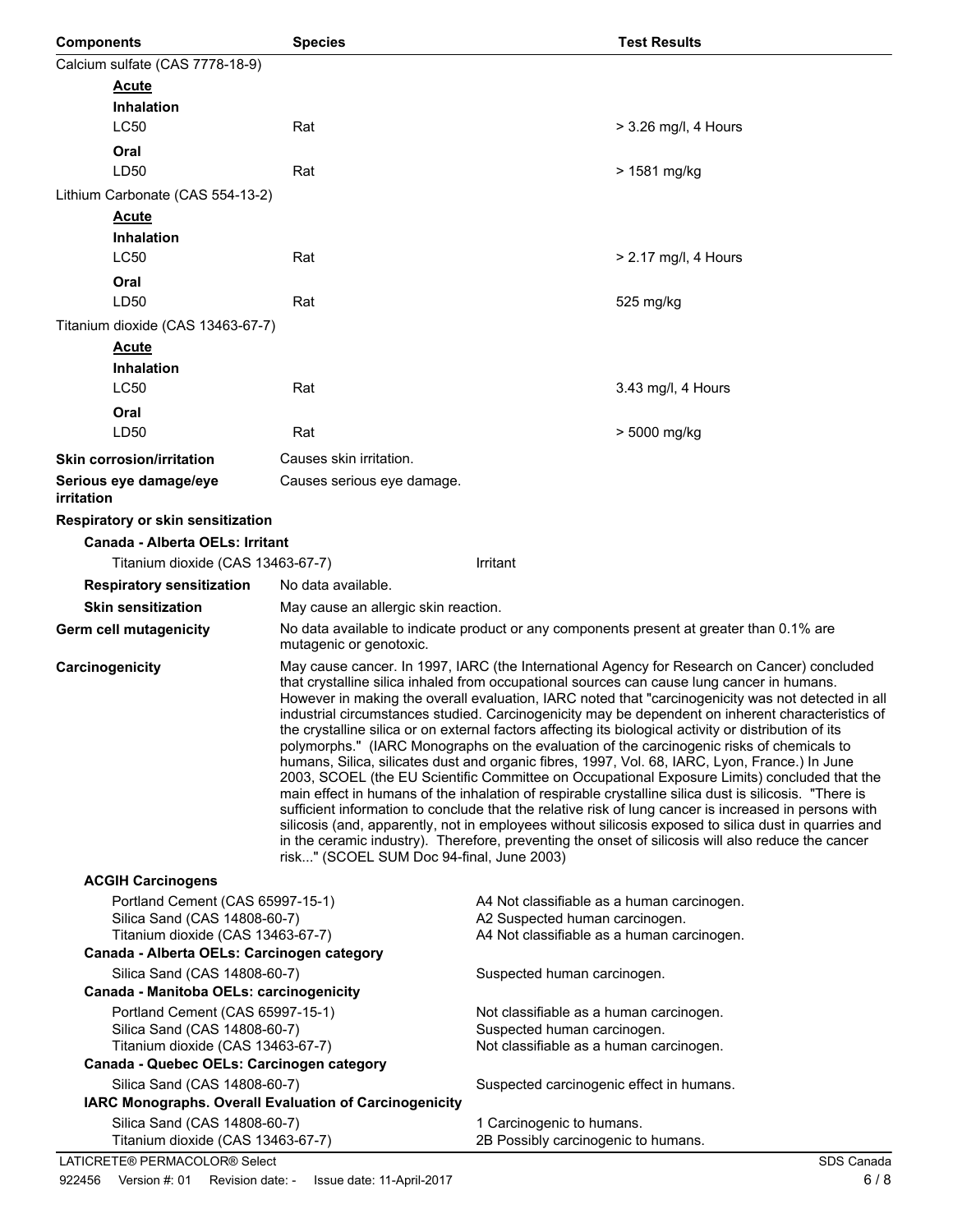|                                                       | US. National Toxicology Program (NTP) Report on Carcinogens                                                                              |  |
|-------------------------------------------------------|------------------------------------------------------------------------------------------------------------------------------------------|--|
| Silica Sand (CAS 14808-60-7)                          | Known To Be Human Carcinogen.                                                                                                            |  |
| <b>Reproductive toxicity</b>                          | This product is not expected to cause reproductive or developmental effects.                                                             |  |
| Specific target organ toxicity -<br>single exposure   | Not classified.                                                                                                                          |  |
| Specific target organ toxicity -<br>repeated exposure | May cause damage to organs (Lung) through prolonged or repeated exposure.                                                                |  |
| <b>Aspiration hazard</b>                              | Due to the physical form of the product it is not an aspiration hazard.                                                                  |  |
| <b>Chronic effects</b>                                | Prolonged or repeated exposure may cause lung injury, including silicosis.                                                               |  |
| <b>Further information</b>                            | Inhalation of high concentrations of quartz dust can lead to the lung disease known as silicosis.<br>with cough and shortness of breath. |  |

# **12. Ecological information**

| Ecotoxicity                          |                                                                                                                                                                                            | Not expected to be harmful to aquatic organisms. |                    |  |
|--------------------------------------|--------------------------------------------------------------------------------------------------------------------------------------------------------------------------------------------|--------------------------------------------------|--------------------|--|
| <b>Components</b>                    | <b>Species</b><br><b>Test Results</b>                                                                                                                                                      |                                                  |                    |  |
| Lithium Carbonate (CAS 554-13-2)     |                                                                                                                                                                                            |                                                  |                    |  |
| <b>Aquatic</b>                       |                                                                                                                                                                                            |                                                  |                    |  |
| Fish                                 | LC50                                                                                                                                                                                       | Mummichog (Fundulus heteroclitus)                | 8.1 mg/l, 96 hours |  |
| <b>Persistence and degradability</b> | No data is available on the degradability of this product.                                                                                                                                 |                                                  |                    |  |
| <b>Bioaccumulative potential</b>     | No data available for this product.                                                                                                                                                        |                                                  |                    |  |
| Mobility in soil                     | The product is not mobile in soil.                                                                                                                                                         |                                                  |                    |  |
| Other adverse effects                | No other adverse environmental effects (e.g. ozone depletion, photochemical ozone creation<br>potential, endocrine disruption, global warming potential) are expected from this component. |                                                  |                    |  |

# **13. Disposal considerations**

| <b>Disposal instructions</b>             | Dispose of contents/container in accordance with local/regional/national/international regulations.<br>Do not contaminate ponds, waterways or ditches with chemical or used container.                                 |
|------------------------------------------|------------------------------------------------------------------------------------------------------------------------------------------------------------------------------------------------------------------------|
| Local disposal regulations               | Dispose of in accordance with local regulations.                                                                                                                                                                       |
| Hazardous waste code                     | The waste code should be assigned in discussion between the user, the producer and the waste<br>disposal company.                                                                                                      |
| Waste from residues / unused<br>products | Dispose of in accordance with local regulations. Empty containers or liners may retain some<br>product residues. This material and its container must be disposed of in a safe manner (see:<br>Disposal instructions). |
| Contaminated packaging                   | Empty containers should be taken to an approved waste handling site for recycling or disposal.<br>Since emptied containers may retain product residue, follow label warnings even after container is<br>emptied.       |

# **14. Transport information**

#### **TDG**

Not regulated as dangerous goods.

#### **IATA**

Not regulated as dangerous goods.

#### **IMDG**

Not regulated as dangerous goods.

**Transport in bulk according to** Not established. **Annex II of MARPOL 73/78 and the IBC Code**

# **15. Regulatory information**

#### **Canadian regulations**

This product has been classified in accordance with the hazard criteria of the HPR and the SDS contains all the information required by the HPR.

#### **Controlled Drugs and Substances Act**

Not regulated. **Export Control List (CEPA 1999, Schedule 3)** Not listed. **Greenhouse Gases** Not listed.